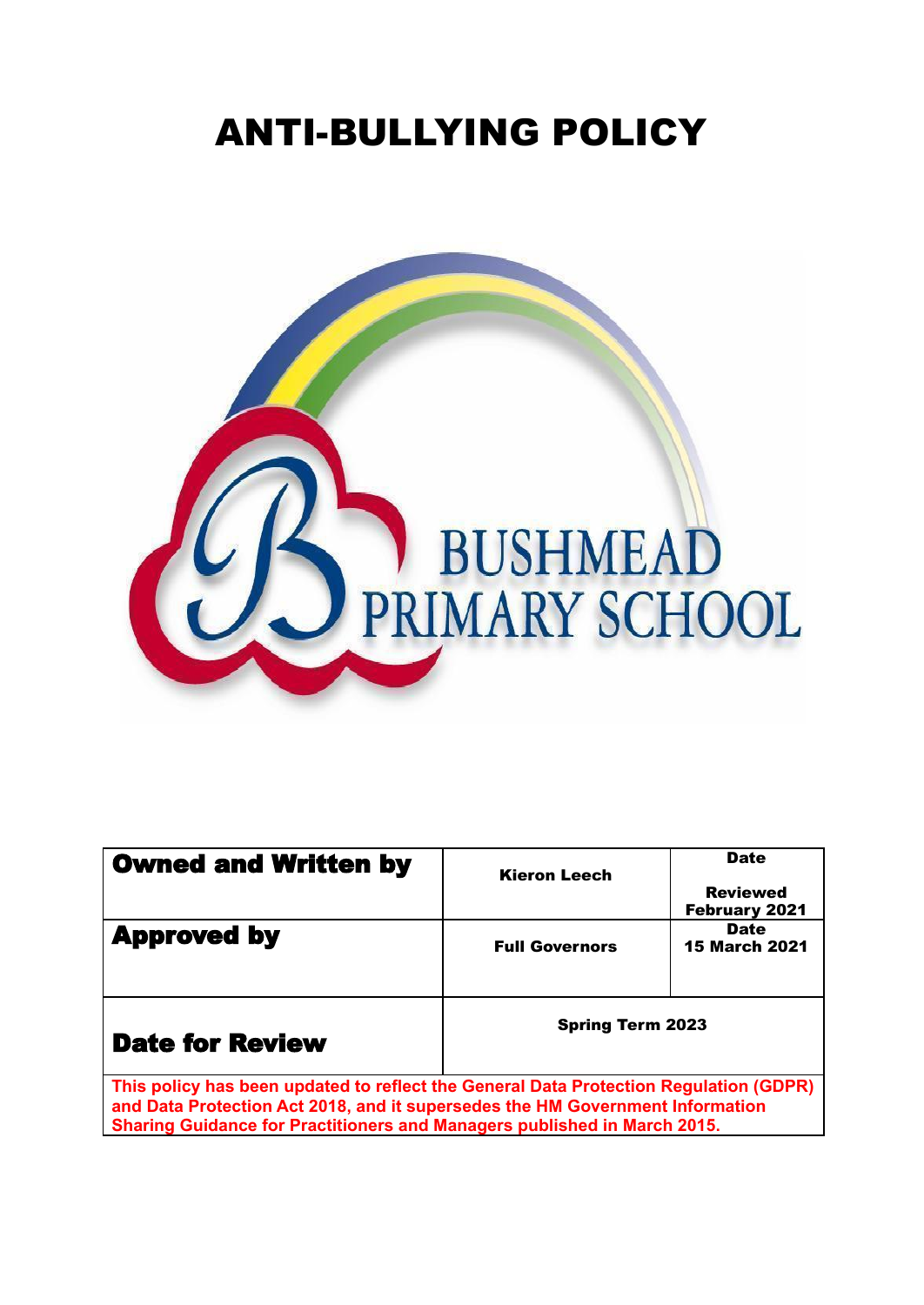# **Rationale & Purpose**

At Bushmead Primary School, we take bullying and the impact that it has very seriously. We endeavour to respond to known incidents as quickly and effectively as possible. Bullying is not tolerated in any form and all staff have high expectations of the behaviour of all pupils within the school. Behaviour that falls below the expected standard is challenged and dealt with immediately.

# **Aims**

- To produce a safe and secure environment for all pupils, where all can achieve their best without anxiety
- To promote and focus on positive relationships between pupils, rather than negative experiences
- To deal with concerns regarding bullying quickly and sensitively
- To use an approach which suits the needs of the pupil(s) involved and the situation

# **Objectives**

- **●** To produce a consistent and effective way to respond to any bullying incidents that may occur and match these to the needs of the child and situation
- **●** To use anti-bullying theme weeks to promote positive friendships and relationships between pupils as well as making sure that children know which adults they can speak to when they have any concerns
- **●** To ensure staff follow an appropriate approach to dealing with bullying and make each person's responsibility clear including the victim and the aggressor

# **Definition of Bullying**

Bullying is defined as:

### *Repeated, unacceptable action taken by one or more individuals with the deliberate intention of hurting another over a period of time, either physically or emotionally.*

### *(DfE "Preventing and Tackling Bullying", July 2017)*

Bullying may take a variety of forms such as:

- Physical hitting, kicking and taking of someone's belongings
- Verbal name calling, insulting comments, offensive remarks
- Indirect spreading malicious gossip or rumours, peer group exclusion
- Cyber bullying via Internet on chat rooms or via e-mails, text messaging, gaming sites and apps
- Homophobic bullying such as using the word 'gay' as a derogatory term
- Prejudicial bullying eg. By gender; race; religion; culture; SEN or disability; appearance; personal circumstances; sexual orientation.

### **Procedures**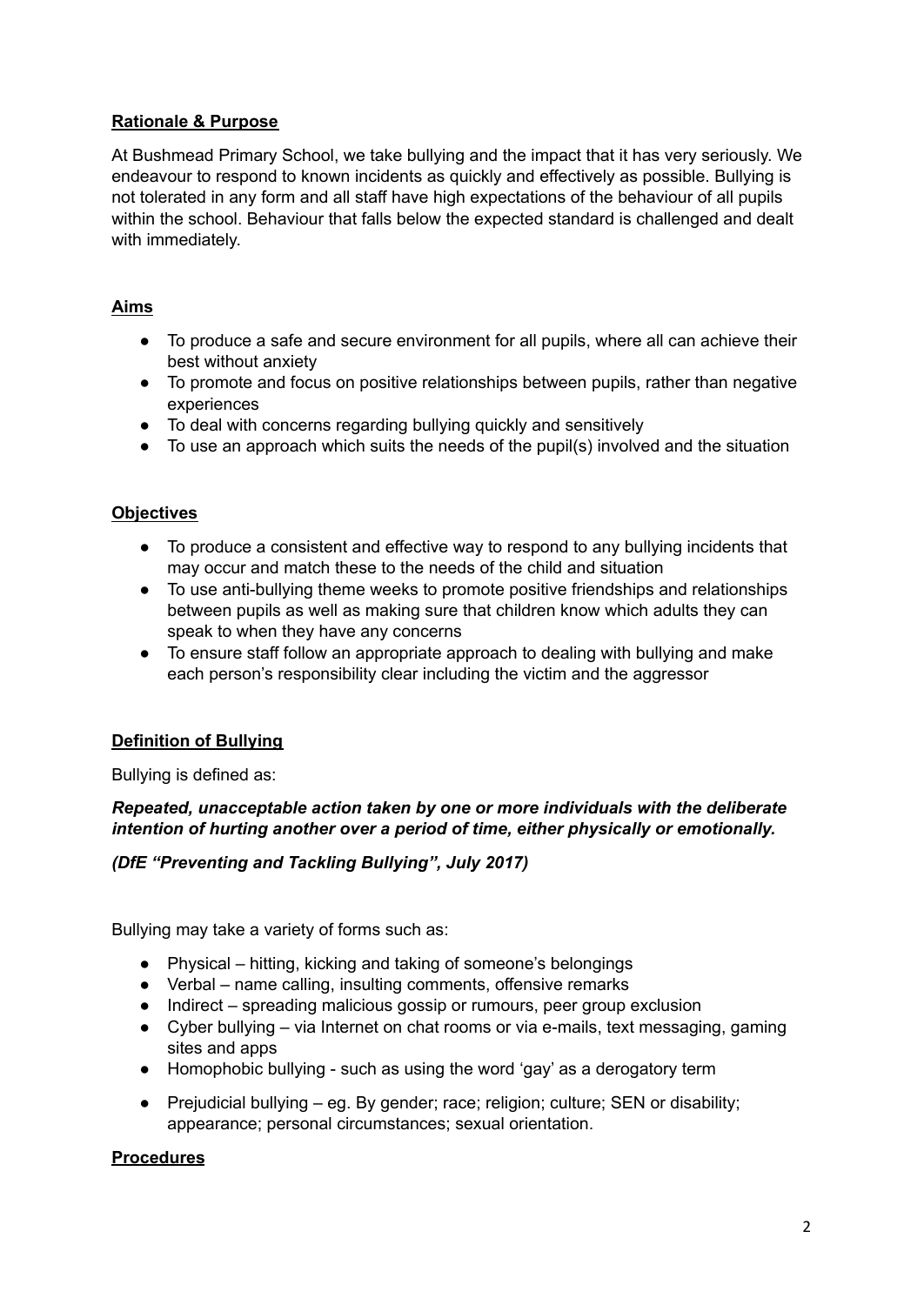# **Curricular Approaches to Bullying**

Each year group has specific lessons or units of work that address bullying, positive friendships or how to deal with negative experiences. These are in addition to the work completed during anti-bullying week. Many of the key themes taught in the curriculum can be found in PSHE, Computing and RE, with many year groups using 'Circle Time' to address topics around bullying and friendships. At Bushmead, the curriculum is used to:

- Raise awareness about bullying, consequences and what can be done if you are experiencing bullying at school
- Increase understanding of empathy and help build an anti-bullying ethos
- Teach pupils how to constructively manage their relationships with others and to understand how to develop positive relationships with peers
- Highlight the effect that bullying has on people and the consequences that bullying brings for those who bully

To do this, we focus on topics such as:

- Types of bullying, what constitutes as bullying and the consequences that it may have
- How to resist bullying and who to talk to when people do things that we do not like
- How people's bodies and feelings can be hurt
- Recognising unhealthy relationships and how to resolve disputes
- Online safety

The school's Values system also provides pupils with the key characteristics that help to foster strong and positive relationships between pupils and help them to cope with a range of situations. We believe that these values are integral to our pupil's development and are key to ensuring pupil to pupil relationships are positive.

# **Our Key Strategies to Tackle Bullying**

All known and reported incidences of bullying will be fully investigated by the class teacher or a senior leader. Before embarking upon an appropriate approach to resolving the bullying incident, we must ensure that the incident described by the victim is bullying. If it is not, then the issue will be dealt with referring to our 'Positive Management of Behaviour Policy'.

To ensure that incidents of bullying are dealt with as effectively as possible, we must consider the children involved. This may require us to use different approaches in different situations and therefore we will carefully select one of six major approaches to dealing with bullying. Details of each approach can be found below.

### *1. Disciplinary Approach*

- Explain to the child accused of bullying, that we know what has been happening, that it constitutes bullying and that it will not be tolerated at this school

- Ask the student what they have to say about it

- Refer to the school rules which refer to such behaviour and explain that pupils who engage in bullying others will face consequences

- State nature of sanction to be applied
- Stress the next steps if bullying continues

### *2. Strengthening the Victim*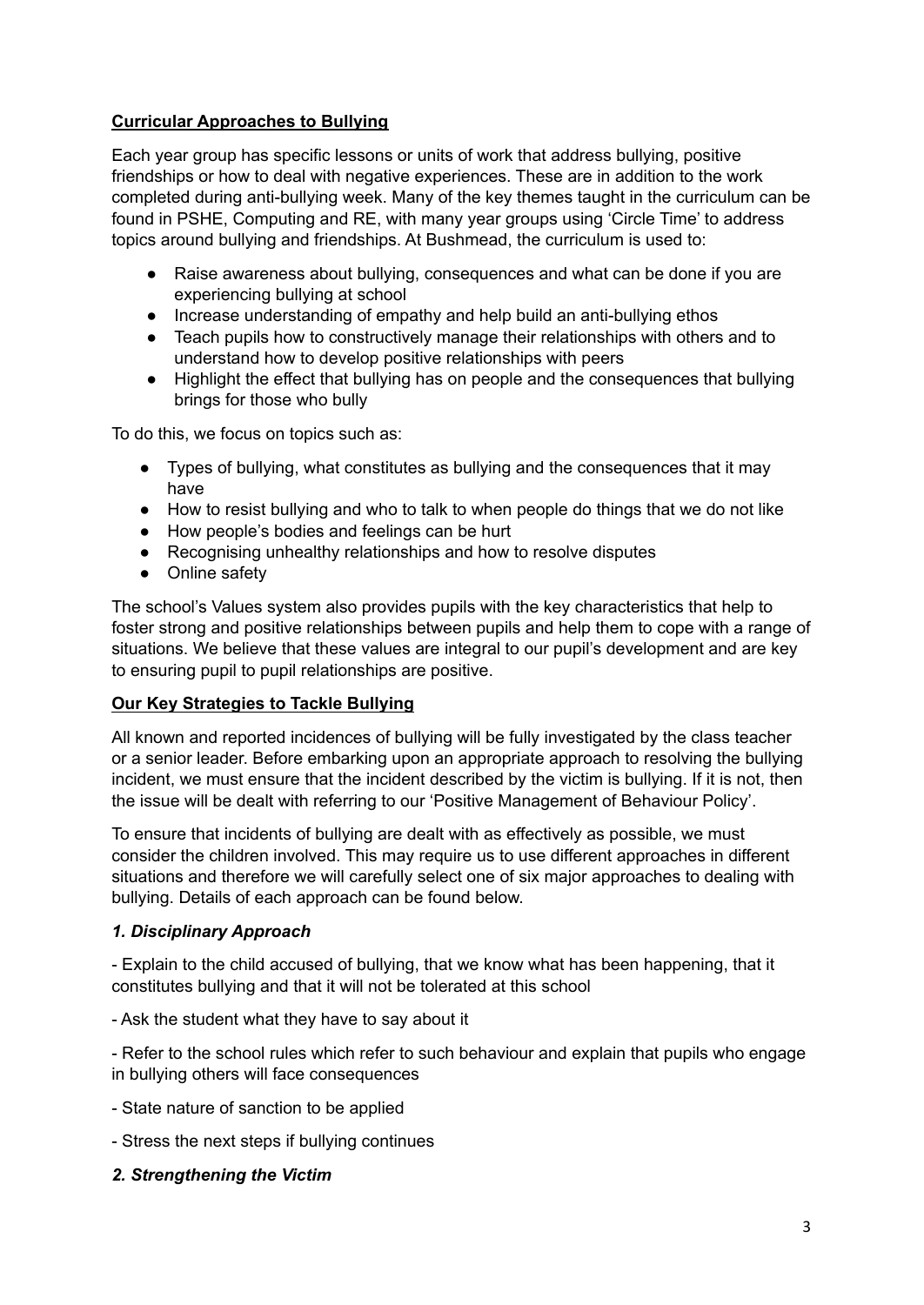This approach aims to provide an effective way for the victim to stand up to verbal bullying. The victim of the bullying will meet with a designated adult in school to discuss details of where, when and how the bullying takes place. In these sessions, the victim and member of staff will look at ways that they can respond to the bullying. This may take the form of agreement or responding to the bully with a question in return. This technique is designed to put the bully on 'the back foot' and divert them from their verbal attack.

# *3. Mediation*

Mediation can take place when the 'bully' and 'victim' agree to seek help from a mediator (usually a member of the school's behaviour team) to resolve the issue.

The procedure for mediation is as follows:

- Each of the pupils asked to explain the situation from their point of view in turn

- There should be no interruptions from the pupil who is listening but they are to summarise what was said by the other pupil at the end

- Both pupils will then be asked how they feel the situation can be resolved and the mediator will note down the suggestions

- Each suggestion is listed, examined and discussed to see which is best to resolve the conflict

### *4. Restorative Practices*

Restorative practices are used to repair damaged relationships between individual pupils or groups. With this approach, the 'offender' must acknowledge wrongdoing and any hurt caused by their actions. They will then act restoratively (eg. An apology and compensatory actions). The Restorative Practice approach will be delivered during a meeting between the 'bully' and the 'victim' with a set script being used to ensure the bullying behaviour is addressed. (See Appendix 1 for example script.) The first step of this approach centres around questioning the 'bully' about his/her actions. Next, attention switches to the 'victim', discussing how the bullying has made them feel and the impact that it has had. Follow up meetings are then conducted and the situation between the 'bully' and the 'victim' are monitored closely.

### *5. Support Group Approach*

The Support Group Approach has 7 steps which should be followed to reach a positive conclusion.

Step 1 – Talk to the victim. A member of staff meets with the victim to discuss the impact that the bullying has had on them. In this meeting, the member of staff will not ask for specific details of incidents but will focus in on the distress that has been experienced by the victim. This may be verbal, written or in pictorial form, depending on how the pupil feels most comfortable in sharing this information. The victim will be asked to identify the bully/bullies and to suggest names of other pupils to form a group who could help solve the problem.

Step 2 – Convening a group meeting. This will include those identified as the bullies and the pupils selected by the victim. The victim is not required to be present. Group size is normally between 6 and 8 pupils.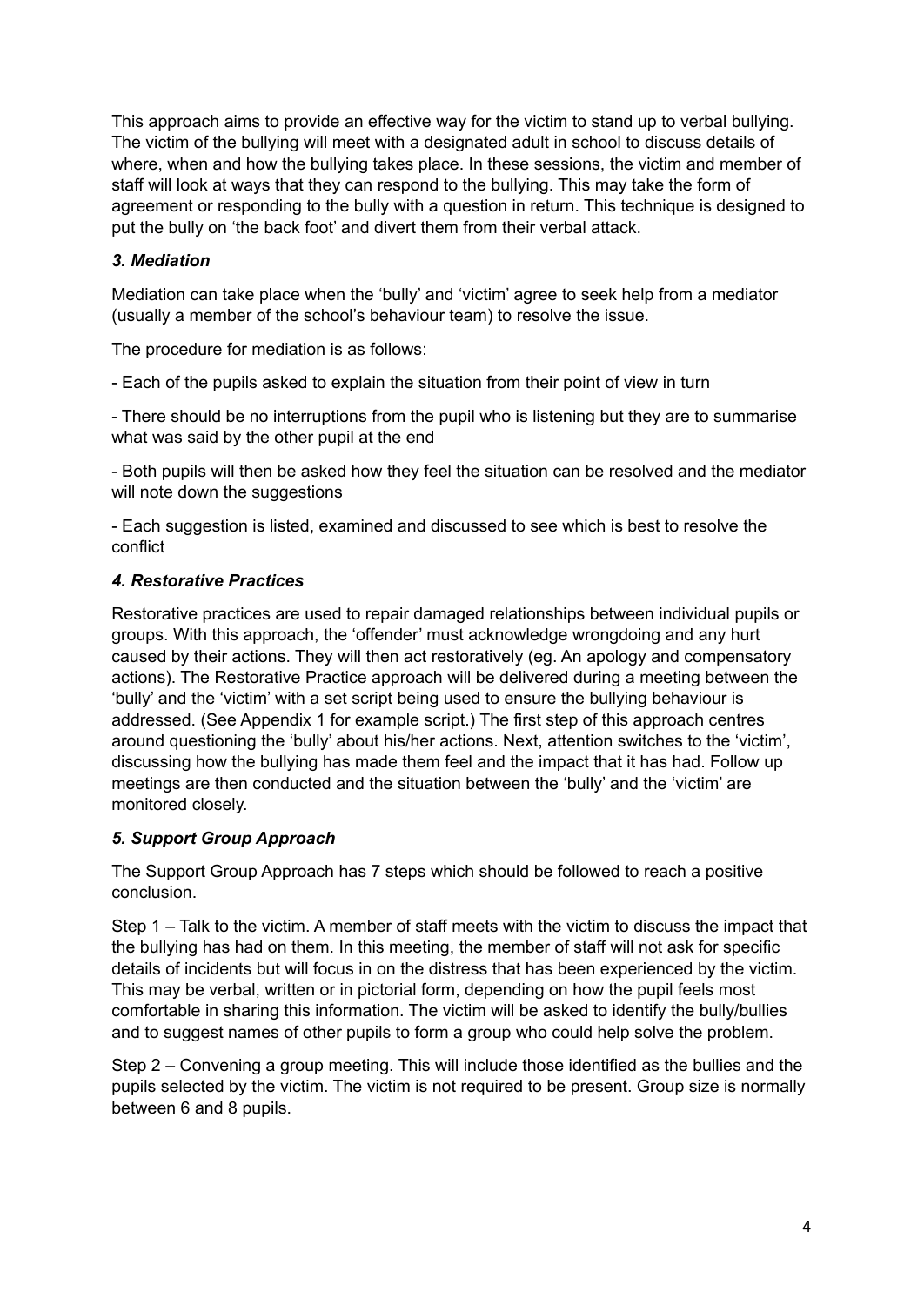Step 3 – Explaining the problem. Member of staff outlines the situation and focuses in on the distress that the victim is experiencing. No specific incidents are referred to and no accusations are made.

Step 4 – Promoting shared responsibility. It is made clear to all involved that the purpose of the group is to help solve the problem and that everyone has the responsibility to improve the situation.

Step 5 – Ideas. Member of staff asks the group for their ideas on how things could be made better for the victim. Each person is then asked to give at least one thing they can do to help.

Step 6 – Leaving it up to the individuals in the group. Having explained the situation, the member of staff empowers the group to take responsibility of the situation. They are all thanked for their support and informed that further individual meetings will be held to check on progress.

Step 7 – Final meetings. At least a week should be given (possibly longer) before the final meetings to ascertain progress. Each group member feeds back. The victim also meets with the member of staff at this stage as part of the monitoring process.

#### *6. Method of Shared Concern*

This particular approach also has a number of steps to it to reach the desired outcome.

Step 1 – From evidence received, identify and meet with each of the bullies one by one. The member of staff conducting the meeting will start by explaining who they are and why they have asked the 'bully' to talk with them. The adult will then share their concern about pupil X but no accusations will be made. The pupil will then be asked if they have noticed anything about pupil X. As soon as there is recognition that pupil X appears to be distressed, the 'bully' will be asked: *'What can we do about it?'* Suggestions will be listened to and then the member of staff will explain that they will be talking to others about how the situation can improved as well. A further meeting will then be arranged to see how things have progressed.

Step 2 – Interview with the 'target'. The pupil will then have what is happening explained to them and the situation will be discussed in more detail, listening to the 'target'.

Step 3 – Member of staff to meet with suspected bullies again individually to ascertain progress. If adequate progress has been made, a meeting will then be arranged with all of the suspected bullies.

Step 4 – During the meeting alluded to above, a plan to resolve the conflict will be agreed in cooperation with the target.

Step 5 – At a final meeting, the target will be present with all suspected bullies and negotiating an acceptable solution will take place.

**If pupils do not respond to the approaches above and bullying continues, then further action is taken to deal with persistent or violent bullying. Such incidents should be referred to a member of the senior leadership team. Further action may include:**

- **● Withdrawal of Golden Time, playtime and lunch-time privileges, at the end of which a reintegration programme may need to be established**
- **● Withholding participation in any school visit or sports event that is not an essential part of the curriculum**
- **● Involvement of outside agencies to assist the situation**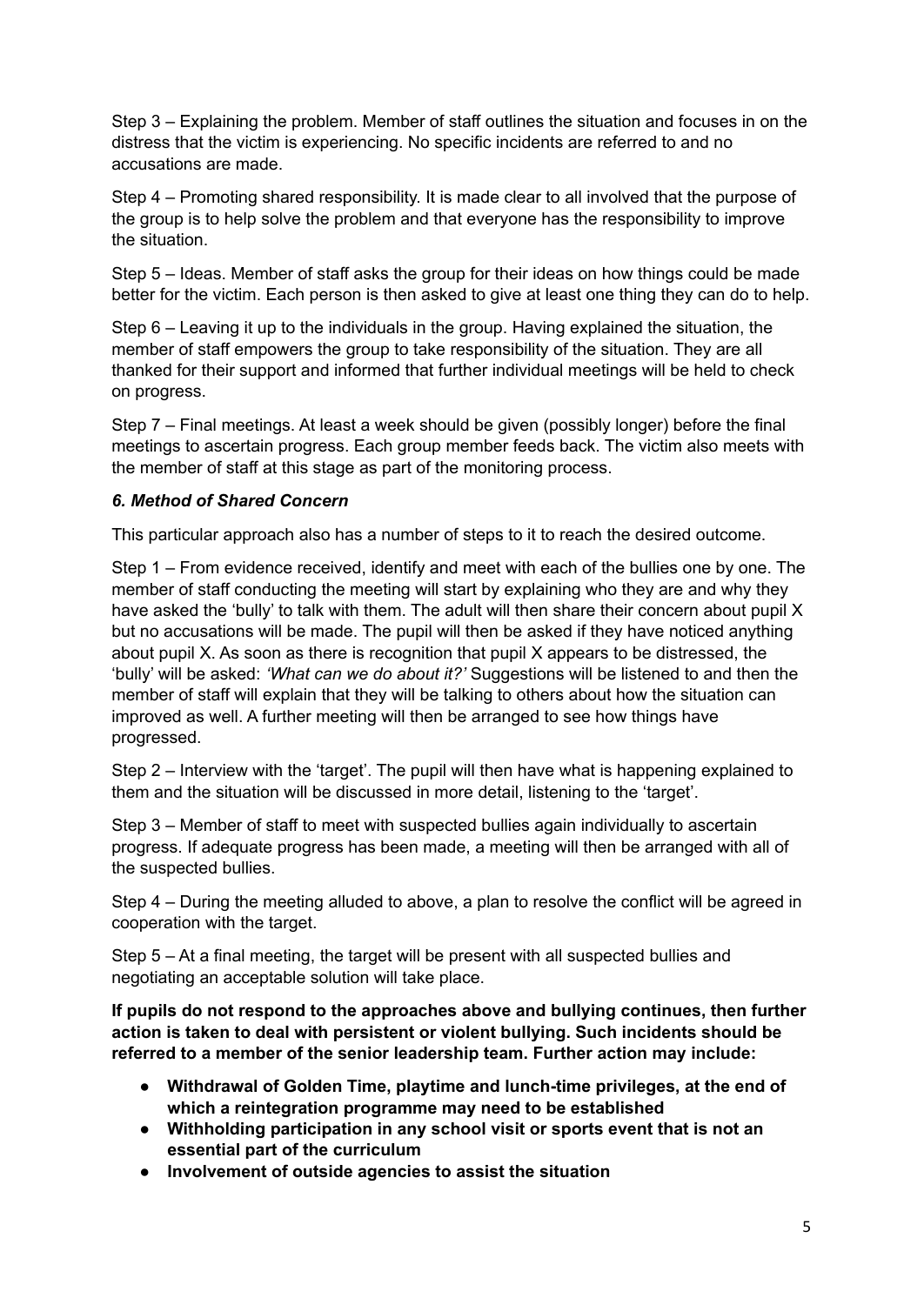**● Fixed term exclusion**

# **Reducing the Threat of Cyber Bullying**

- To reduce the threat of cyber bullying, we at Bushmead strongly believe that children should have monitored access to mobile phones and use of internet. Children should **not** bring mobile phones into school. Access to sites such as Facebook, Instagram, gaming chat rooms and other such sites are strictly prohibited in school and we strongly advise parents to check age restrictions before allowing children to sign-up to such sites.
- In school, we value the delivery of themed weeks and days such as 'Safer Internet Day' and the Computing curriculum has a strong emphasis on staying safe on-line and which sites we should trust.
- Outside of school, we advise parents to ensure games children access through the internet are monitored extremely carefully to reduce the risk of online bullying or abuse.

# **The Role of Parents**

Parents who are concerned that their child may be a victim or a perpetrator of bullying should contact their child's class teacher by contacting the school office to arrange an appointment, explaining the urgency and seriousness of the situation. The issue can then be discussed in a detailed and sensitive manner. From this, appropriate action can then be taken.

If necessary, the school's Family Workers can also be contacted for advice.

Parents have a responsibility to support the school's Anti-Bullying Policy and to actively encourage their child to be a positive member of the school community.